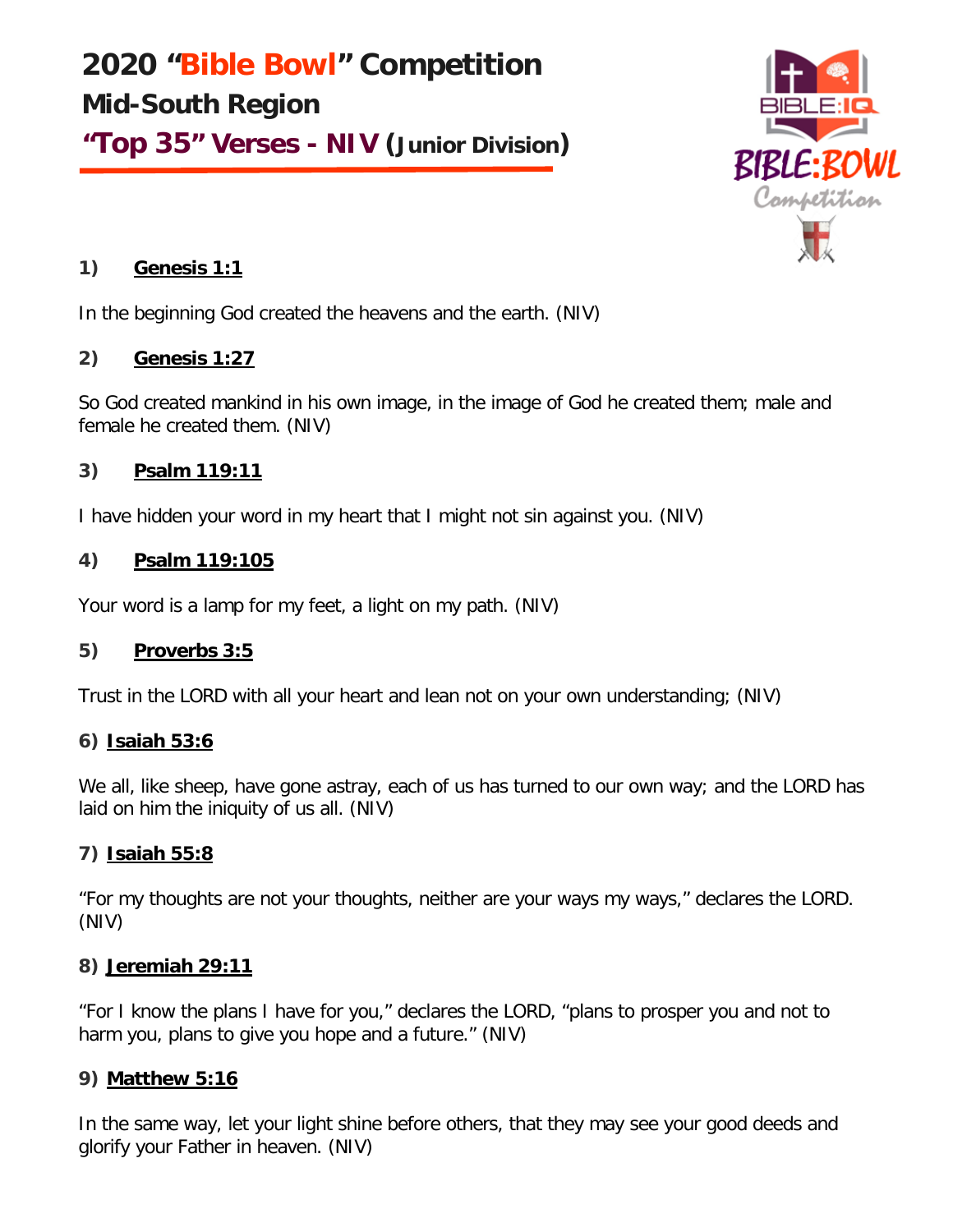# **10) Matthew 22:37**

Jesus replied: "Love the Lord your God with all your heart and with all your soul and with all your mind.' (NIV)

# **11) Matthew 28:19**

Therefore go and make disciples of all nations, baptizing them in the name of the Father and of the Son and of the Holy Spirit, (NIV)

# **12) John 1:1**

In the beginning was the Word, and the Word was with God, and the Word was God. (NIV)

# **13) John 3:16**

For God so loved the world that he gave his one and only Son, that whoever believes in him shall not perish but have eternal life. (NIV)

# **14) John 3:17**

For God did not send his Son into the world to condemn the world, but to save the world through him. (NIV)

# **15) John 10:10**

The thief comes only to steal and kill and destroy; I have come that they may have life, and have it to the full. (NIV)

# **16) John 11:25**

Jesus said to her, "I am the resurrection and the life. The one who believes in me will live, even though they die; (NIV)

# **17) John 13:35**

By this everyone will know that you are my disciples, if you love one another." (NIV)

# **18) John 14:6**

Jesus answered, "I am the way and the truth and the life. No one comes to the Father except through me. (NIV)

# **19) Acts 4:12**

Salvation is found in no one else, for there is no other name under heaven given to mankind by which we must be saved." (NIV)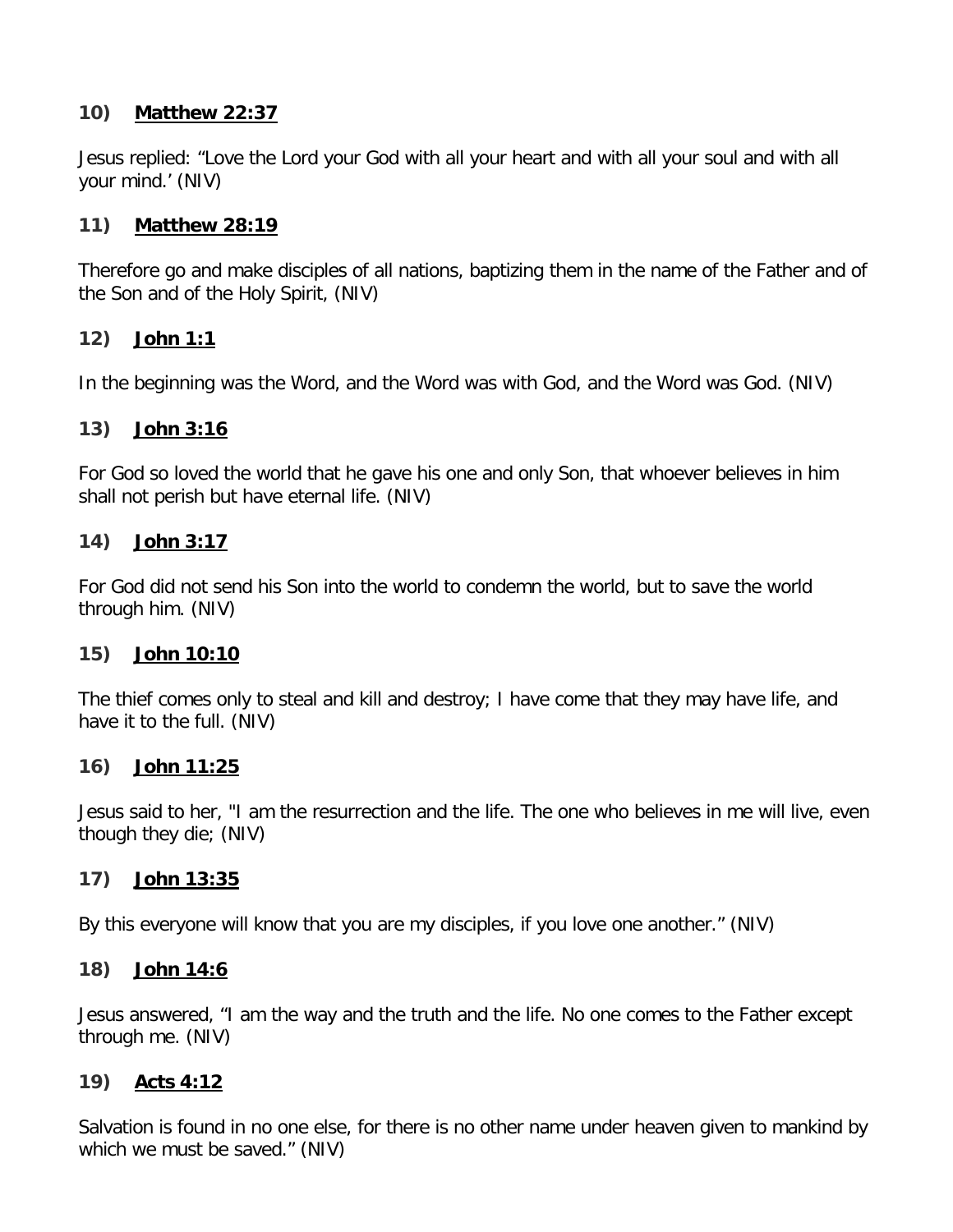## **20) Romans 3:23**

for all have sinned and fall short of the glory of God, (NIV)

## **21) Romans 6:23**

For the wages of sin is death, but the gift of God is eternal life in Christ Jesus our Lord. (NIV)

### **22) Romans 8:28**

And we know that in all things God works for the good of those who love him, who have been called according to his purpose. (NIV)

## **23) Romans 10:17**

Consequently, faith comes from hearing the message, and the message is heard through the word about Christ. (NIV)

## **24) 2 Corinthians 5:17**

Therefore, if anyone is in Christ, the new creation has come: The old has gone, the new is here! (NIV)

### **25) Ephesians 2:8**

For it is by grace you have been saved, through faith – and this is not from yourselves, it is the gift of God – (NIV)

### **26) Philippians 1:6**

being confident of this, that he who began a good work in you will carry it on to completion until the day of Christ Jesus. (NIV)

### **27) Philippians 4:6**

Do not be anxious about anything, but in every situation, by prayer and petition, with thanksgiving, present your requests to God. (NIV)

### **28) Philippians 4:13**

I can do all this through him who gives me strength. (NIV)

### **29) 1 Thessalonians 5:18**

give thanks in all circumstances; for this is God's will for you in Christ Jesus. (NIV)

### **30) 2 Timothy 1:7**

For the Spirit God gave us does not make us timid, but gives us power, love and self-discipline. (NIV)